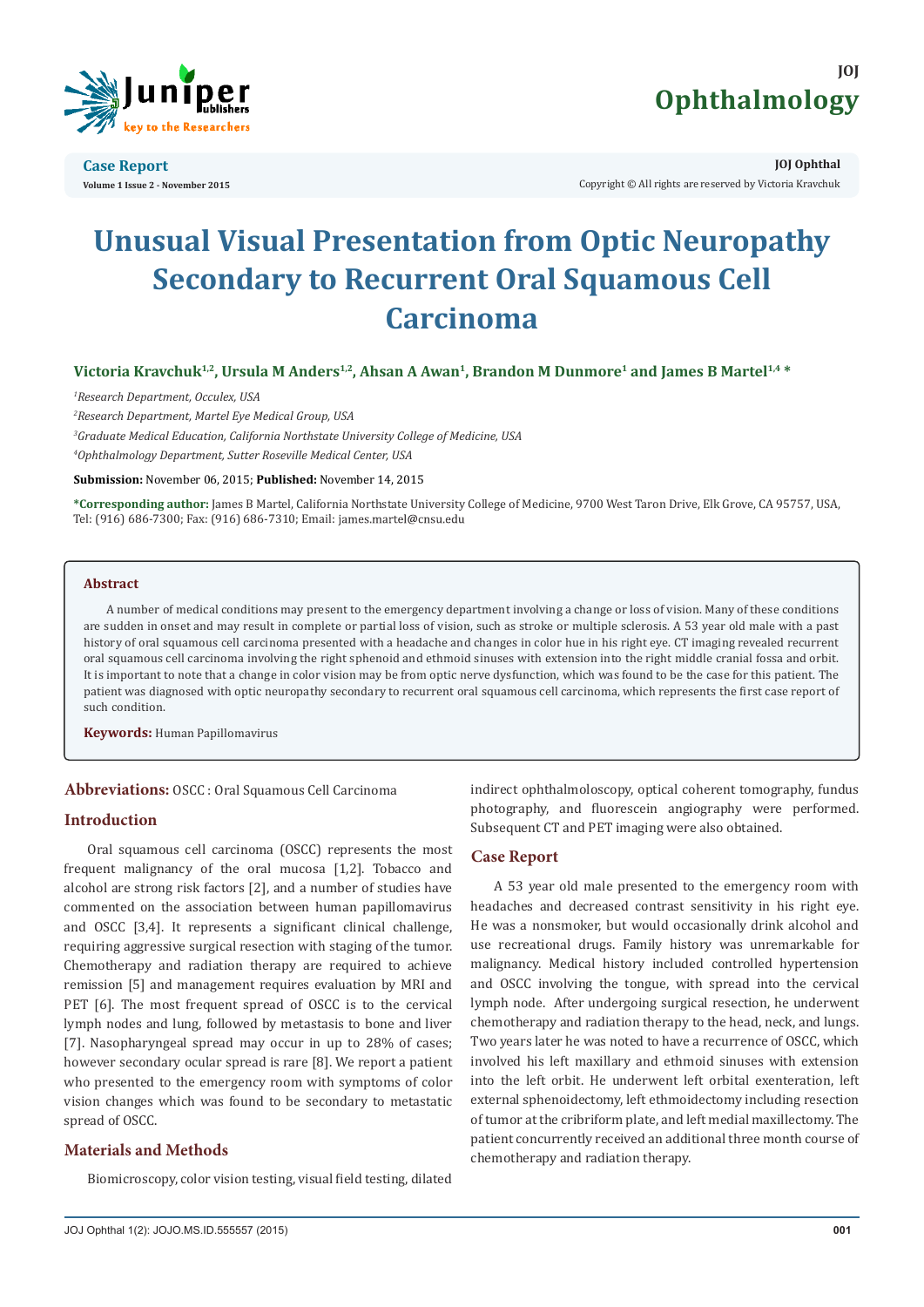The patient was referred for ophthalmologic consultation. Due to the patient's unusual presentation, there was concern for recurrence of OSCC in the right orbit. The patient was sent for MRI imaging of the brain and orbit. Due to surgical clips from the previous orbital exenteration, a CT scan was performed instead. He was referred to oncology for further evaluation, and received a PET scan and another CT scan. The patient elected for hospice care rather than further surgical or medical treatment.

#### **Results**

Ophthalmic examination disclosed a best corrected visual acuity of 20/25-2 in the right eye, and an intraocular pressure of 10 mmHg. There were no abnormalities of the right eyelids, conjunctiva, cornea, lens, pupillary response, or extraocular eye motility. There was no proptosis or pain or resistance on retropulsion. There were no abnormalities of color vision by Ishihara plate testing. Humphrey 24-2 visual field testing revealed an enlarged blind spot and small peripheral abnormalities (Figure 1). After dilation, the optic nerve showed mild hyperemia and mild retinal venous congestion (Figure 2A). No abnormalities of the macula, peripheral retina, or vitreous were noted. A fluorescein angiogram was performed and disclosed mild late staining of the optic nerve, with no other abnormalities (Figure 2B). Evaluation of the optic nerve by optical coherent tomography demonstrated mild optic nerve elevation, consistent with optic neuropathy (Figure 3).



The CT scan disclosed sphenoid and posterior ethmoid sinus disease (Figure 4). PET scan imaging demonstrated progression of malignancy at the level of the right skull base with extension into the right cavernous sinus and extension to the posterior nasopharynx and adenoid region. Extensive new skeletal metastatic disease was also noted. Within a month, he presented with proptosis and an orbital apex syndrome. Extensive tumor invasion into the right orbit was noted by an additional CT scan (Figure 5). The patient succumbed to his illness within three weeks of this examination.



**Figure 2:** Fundus photography displaying mild hyperemia in the right optic nerve and retinal venous congestion (A), followed by fluorescein angiography displaying mild late staining of the optic nerve without other abnormalities of the macula or retinal vasculature (B).



**Figure 3:** Cirrus-HD optical coherence tomography demonstrating slight optic nerve elevation consistent with right optic neuropathy.



**Figure 4:** Computed tomography disclosing sphenoid and posterior ethmoid sinus disease.